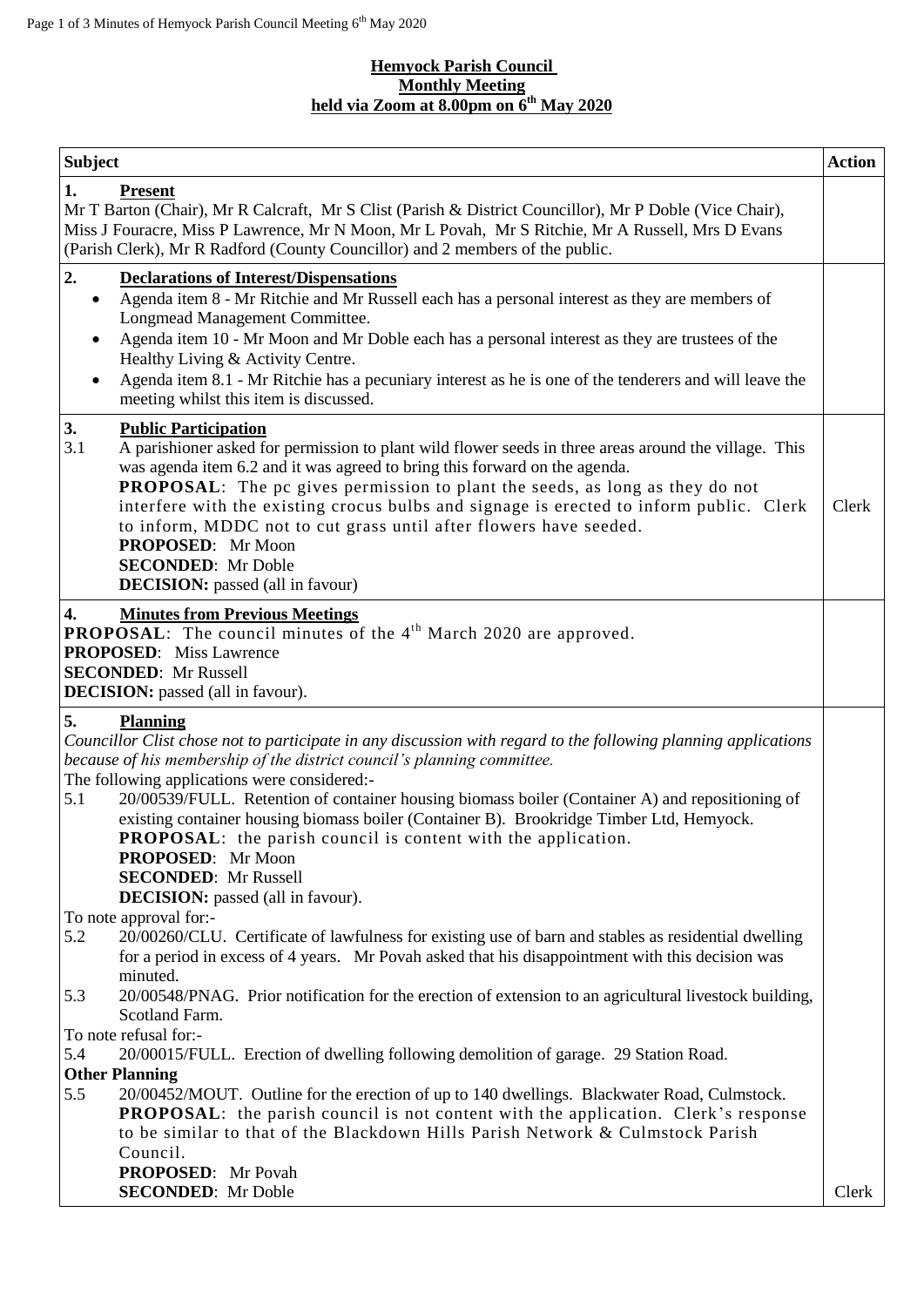13. 500.00 Redwood & sons 14. 1,300.00 Redwood & Sons

|           |                                                                                                                                                                                                                                                                                                                                                     | <b>DECISION:</b> passed (all in favour). |                |  |  |  |  |
|-----------|-----------------------------------------------------------------------------------------------------------------------------------------------------------------------------------------------------------------------------------------------------------------------------------------------------------------------------------------------------|------------------------------------------|----------------|--|--|--|--|
| 6.<br>6.1 | <b>Matters Arising</b><br>Dog poo bags/grit bins – Clerk has ordered two dog bag dispensers one each for Longmead and the<br>flood bridge. Mr Doble has removed the temporary dumpy bags of salt from around the village. The<br>pc needs to decide how it wishes to distribute the grit next winter. To be carried forward to a future<br>meeting. |                                          |                |  |  |  |  |
| 7.<br>7.1 | <b>Finance</b><br>Income and expenditure and bank reconciliation.<br><b>INCOME</b>                                                                                                                                                                                                                                                                  |                                          |                |  |  |  |  |
|           | 1.                                                                                                                                                                                                                                                                                                                                                  | 61.75                                    | Wayleave       |  |  |  |  |
|           | 2.                                                                                                                                                                                                                                                                                                                                                  | 12.79                                    | Interest, HSBC |  |  |  |  |
|           | 3.                                                                                                                                                                                                                                                                                                                                                  | 200.00                                   | <b>AG</b> Real |  |  |  |  |
|           | 4.                                                                                                                                                                                                                                                                                                                                                  | 45.00                                    | Tree donation  |  |  |  |  |
|           | 5.                                                                                                                                                                                                                                                                                                                                                  | 15.00                                    | Tree donation  |  |  |  |  |
|           | 6.                                                                                                                                                                                                                                                                                                                                                  | 30.00                                    | Tree donation  |  |  |  |  |
|           | 7.                                                                                                                                                                                                                                                                                                                                                  | 11.96                                    | Interest       |  |  |  |  |
|           | 8.                                                                                                                                                                                                                                                                                                                                                  | 56.42                                    | Interest       |  |  |  |  |
|           | 9.                                                                                                                                                                                                                                                                                                                                                  | .71                                      | Interest       |  |  |  |  |
|           | 10.                                                                                                                                                                                                                                                                                                                                                 | 1.68                                     | Interest       |  |  |  |  |
|           | 11.                                                                                                                                                                                                                                                                                                                                                 | 41,617.50                                | Precept        |  |  |  |  |
|           | 12.                                                                                                                                                                                                                                                                                                                                                 | 500.00                                   | Pring and Son  |  |  |  |  |

# **EXPENDITURE**

| $\mathcal{I}$ .  | 142.00   | Portal plan quest                             | Planning Hemyock Turbary                            |  |
|------------------|----------|-----------------------------------------------|-----------------------------------------------------|--|
| 2.               | 127.20   | <b>Carly Press</b>                            | Covid Leaflets                                      |  |
| $\overline{3}$ . | 18.00    | Unity bank                                    | <b>Bank</b> charge                                  |  |
| 4.               | 5,326.80 | Warmcare                                      | Loft insulation, BHLAC                              |  |
| 5.               | 12.70    | Hemyock Parish Hall                           | Room hire                                           |  |
| 6.               | 120.00   | J Stevens<br><b>Shuttleton Common</b>         |                                                     |  |
| 7.               |          | <b>Blackdown Hills Parish</b><br>Subscription |                                                     |  |
|                  | 250.00   | Network                                       |                                                     |  |
| 8.               | 482.18   | <b>DALC</b>                                   | Subscription                                        |  |
| 9.               | 6,482.94 | Nuvision<br>Instalment, BHLAC heating system  |                                                     |  |
| 10.              | 895.26   | D Evans                                       | Wages and expenses                                  |  |
| 11.              | 142.50   | Toilets, cleaning<br>K Amor                   |                                                     |  |
| 12.              | 224.75   | Village grass and maintenance<br>I Pike       |                                                     |  |
| 13.              | 50.64    | Toilet consumables<br>Spot On supplies        |                                                     |  |
| 14.              | 28.70    | Hemyock Parish Hall                           | Room hire                                           |  |
| 15.              | 829.37   | D Evans                                       | Clerk's wages and expenses                          |  |
| 16.              | 5.10     | <b>HMRC</b>                                   | <b>PAYE</b>                                         |  |
| 17.              | 120.00   | K Amor                                        | Toilets, cleaning                                   |  |
| 18.              | 253.75   | I Pike                                        | Village and cemetery maintenance                    |  |
| 19.              | 95.00    | <b>ICCM</b>                                   | Membership                                          |  |
| 20.              | 91.00    | R Taylor                                      | BMX track and bridge tidy                           |  |
| 21.              | 3,403.20 | <b>Ashfords Solicitors</b>                    | Legal costs (pavement and change to lease at BHLAC) |  |
| 22.              | 45.00    | Open Spaces                                   | Membership                                          |  |
| 23.              | 135.56   | South West Water                              | Toilets                                             |  |
| 24.              | 14.82    | South West Water                              | Cemetery                                            |  |
| 25.              | 72.85    | Npower                                        | toilets                                             |  |

*(1-14 already paid – to be ratified)*

**BANK RECONCILIATION**